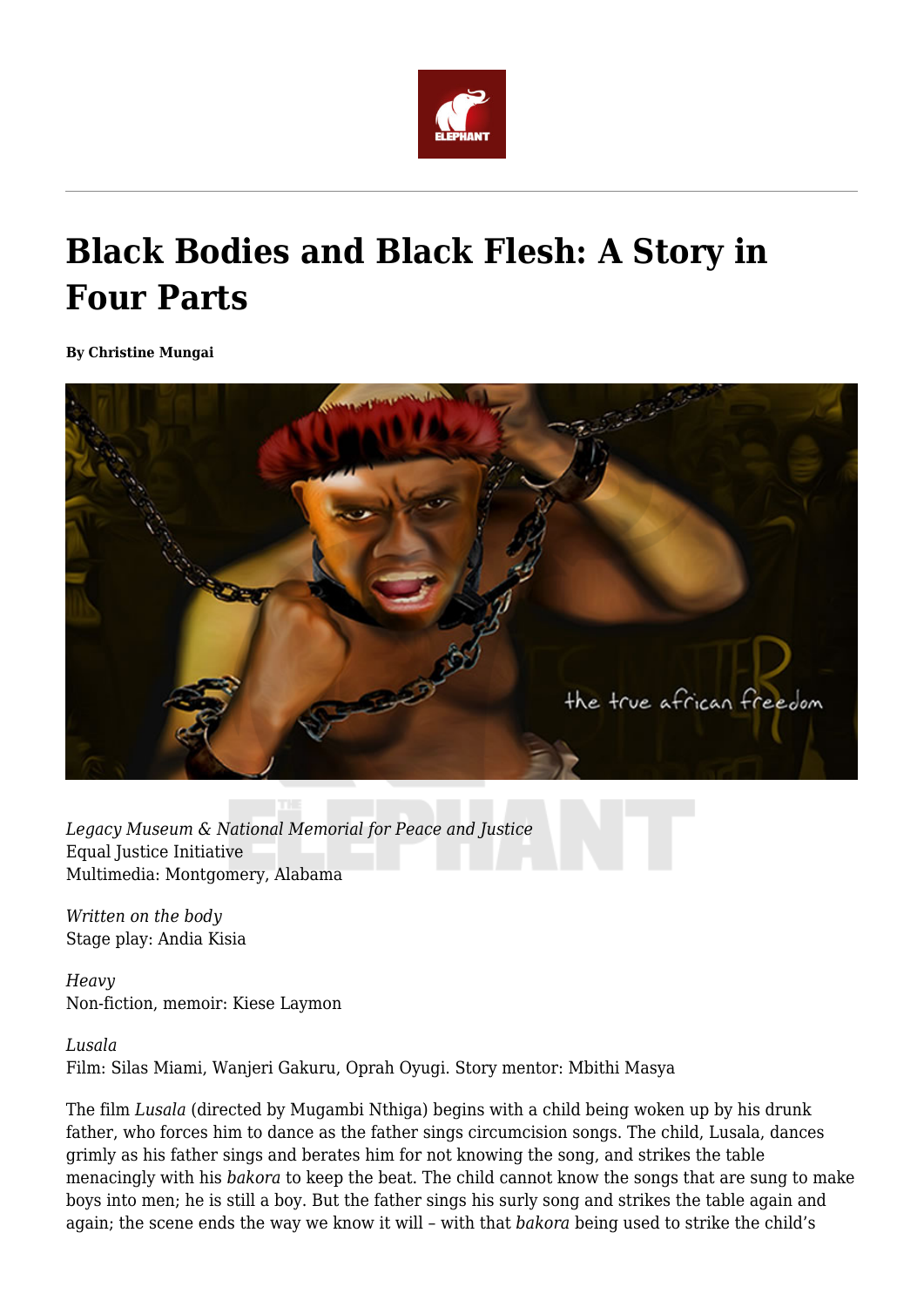body, a painful end to a painful song.

\*\*\*

A few months ago, I visited the Legacy Museum and the National Memorial for Peace and Justice in Montgomery, Alabama. It was a beautiful spring day in March. The sun was shining and warm, the air was still. The sky seemed impossibly blue and perfect.

The museum and memorial are two separate but related sites – the former is an indoor museum located in a former warehouse that was used to hold enslaved people; it chronicles the harrowing story of black people in America from slavery, to racial terror, segregation and mass incarceration. The memorial, on an outdoor, six-acre site atop a hill overlooking downtown Montgomery, memorializes more than 4,400 black men, women and children that were shot, hung, burned alive, drowned by white mobs between 1877 and 1950.

We — me, and the friend I was with - began by walking through the museum. He is black, American, and grew up in Huntsville, Alabama, about 300km north of Montgomery. We looked at the notices for slave auctions and newspaper advertisements for the sale of human beings. We read the numerous humiliating laws that made blackness a stain on public spaces, and regulated the most mundane things in the Jim Crow Era, from beaches to billiard tables. We saw the soil that had been collected from sites where people had been lynched, displayed in jars on a shelf – red, brown, and black soil, Abel crying out for justice from the ground.

We got to the memorial, where a statue installation of a black family in chains designed by Kwame Akoto-Bamfo is the first thing that confronts you. It had begun to rust, rivulets of bloody-looking ferric oxide running off the statue. We walked through the 800 steel columns hanging from the roof, each representing a county where a lynching had taken place, the names of the lynched engraved on the columns. They were intended to simulate black bodies swinging in the southern breeze – as Billie Holiday would have put it – and by this time I was thankful that this was outdoors or I might not have been able to breathe. The sky was now like a blanket, bright and blue and suffocating. But I knew I had to hold myself back from tears or breaking down, for I was there with a black American from Alabama. If I was shattering inside, how much more painful would it be for him, looking at places and histories he knew much more intimately.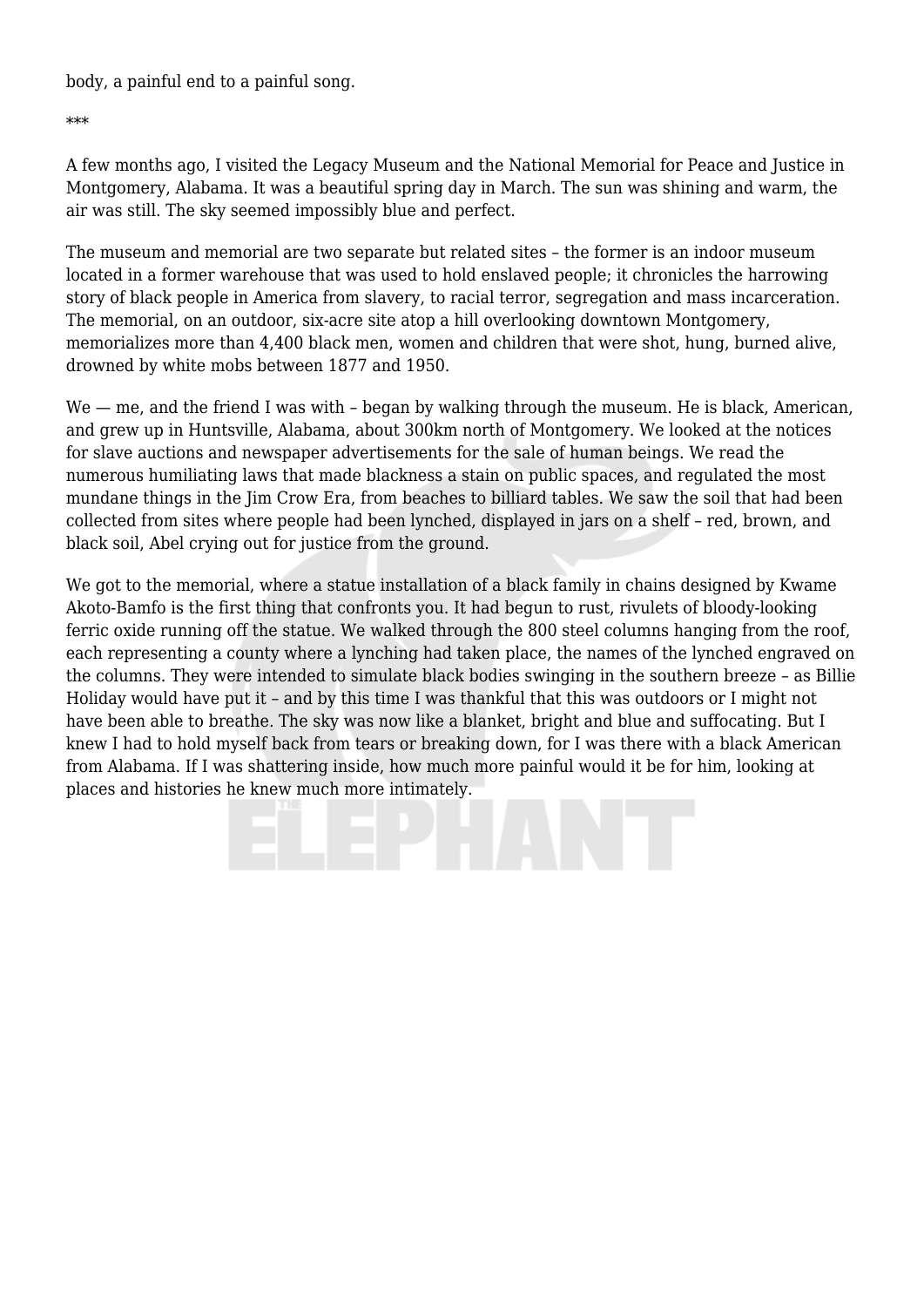

The National Memorial for Peace and Justice – Montgomery Alabama. Photo – Flickr/shawncalhoun

At the end of the day, after a dinner of shrimp and grits at a restaurant across the road from the museum, I went to bed at 7.30pm. I was exhausted, a different kind of fatigue, one that both comes from the bones and settles on them, and sleep is a small comfort for 400 years of historical and ongoing terror that has taken hold of the body.

The next morning, we went to visit his family in Huntsville, he joked that this little country town was surely nothing like Nairobi city, and I half-agreed – in my eyes it was far too sprawling and sparsely populated to be a city. We played Cornhole, a kind of beanbag tossing game, with his family – his mother, brother and grandparents – in their backyard as the sun went down, and my embarrassing lack of hand-eye coordination threatened to make my team lose badly.

## \*\*\*

Oppression is written on the body. Just like those three hours in Montgomery made me feel like I had run a marathon, every act of political exclusion, judicial injustice, and intentional impoverishment leaves its mark on the body. Some marks are visible, like Lusala's as a child at the hands of his violent father. Some are invisible, like later in Lusala's life when physical scars have healed, but the fear has found a permanent place to live in his mind, until he eventually has a mental breakdown. Even so, the line between his mental state and his body are not clear-cut: Lusala's terrors live in his body, manifested in frequent bed-wetting. By the end of the film, one realizes that his experiences cannot simply be described as "hallucinations" – they are real, at least as real as the violence and trauma he has suffered in his life. And Brian Ogola, who plays Lusala as an adult, inhabits these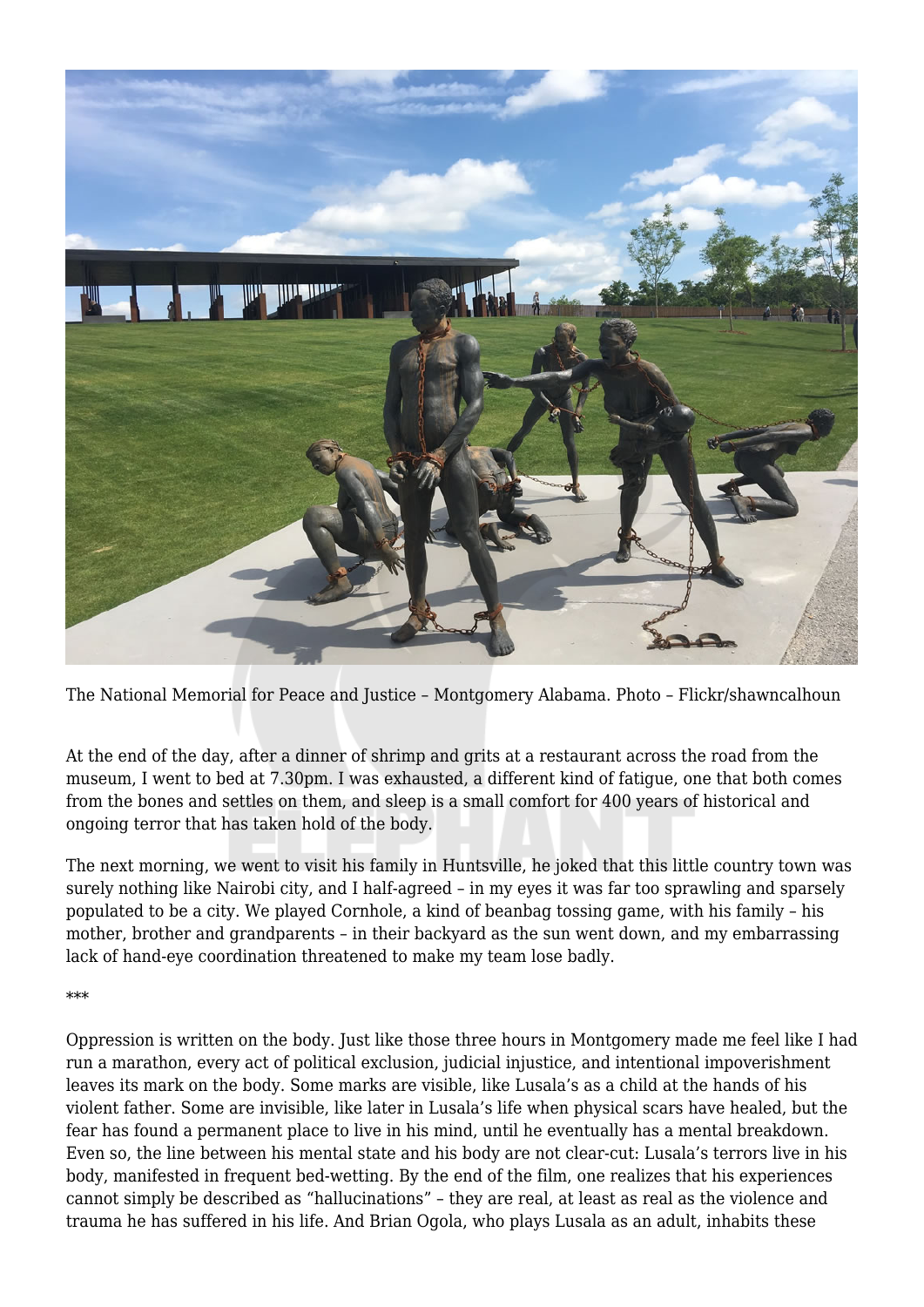tragedies with devastating clarity – even the most fleeting look on his face speaks to so much that cannot bear to be spoken aloud.

Andia Kisia's stage play *Written On The Body,* a collection of vignettes uncovering Kenya's national traumas from the colonial moment to the present day, then turns our attention to the way these terrors can live in a body politic, the brutalization of an entire nation. In this way, *Lusala* and *Written On The Body* are in conversation – and coincidentally (or not), both directed by Mugambi Nthiga – speaking to each other and both exploring, in their own particular ways, Francis Imbuga's famous quote, "When the madness of an entire nation disturbs a solitary mind, it is not enough to say the man is mad."

It is not enough to say that Lusala is mentally ill, that he has anxiety or paranoia or psychosis. He is, instead, the solitary mind that the madness of this entire nation has taken residence. Lusala is all of us – all our pain, trauma, and catastrophe – which *Written On The Body* forces us to look at ourselves, and trace the outlines of this collective brokenness.

*Written On The Body* tells us that Kenya is an on-going war zone, with bodies, minds and spirits of its people the daily casualties. Still, in Kisia's subtle rendering, Kenyan-ness is something tart rather than bitter, a junction where bleak nihilism sometimes takes a turn into dark humour. In one memorable scene, Kisia places a pair of pathologists – they might be medical examiners or mortuary attendants – at City Mortuary in the days and nights following the attempted coup in 1982. Bodies are coming in faster than the two (exceptionally played by Elsaphan Njora and Charity Nyambura) can process them, and they devise a way to quickly figure out some identifying characteristics for these anonymous cadavers.

It goes exactly where you think it's going, for we are a country where tribal stereotypes are an instant shorthand for reading bodies – *this one is too dark to be a Kamba, and this one is too welldressed to be a Kisii* – but by the time the scene ends in a phallic joke, circumcision making its grim return, the audience's laughter had turned into embarrassment, even shame – is this what we have become?

## \*\*\*

Like *Written On The Body*, Kiese Laymon's memoir *Heavy* traces these same threads, of what happens to bodies when violence becomes the air we breathe. It is set in the Deep South, the place of strange fruit swinging in the southern breeze, whose painful story is ground zero for the memorial atop that hill in Montgomery.

Laymon, today a professor of creative writing at the University of Mississippi, tells the story of growing up in Jackson, Mississippi at the hands of a loving and complicated family, where love hurts and also heals, and it is difficult to see where one scar ends and the other begins.

But Laymon's book goes further than I've seen a memoir go, especially one that inhabits and explores black masculinity. [In the words](https://www.feminist.com/resources/artspeech/genwom/adichie.html) of Chimamanda Ngozi Adichie, "We define masculinity in a very narrow way. Masculinity is a hard, small cage, and we put boys inside this cage. We teach boys to be afraid of fear, of weakness, of vulnerability. We teach them to mask their true selves, because they have to be, in Nigerian-speak—a hard man."

Laymon is not a hard man. His vulnerability, his fear and weakness are real in *Heavy*, they are literally written on his body – the scars on his body from childhood beatings, in the stress eating, in the 300lbs (135kg) he carries on his body while still a teenager, in the starvation he forces himself to undergo until he faints from lack of food, in the obsessive running that shatters his joints. The body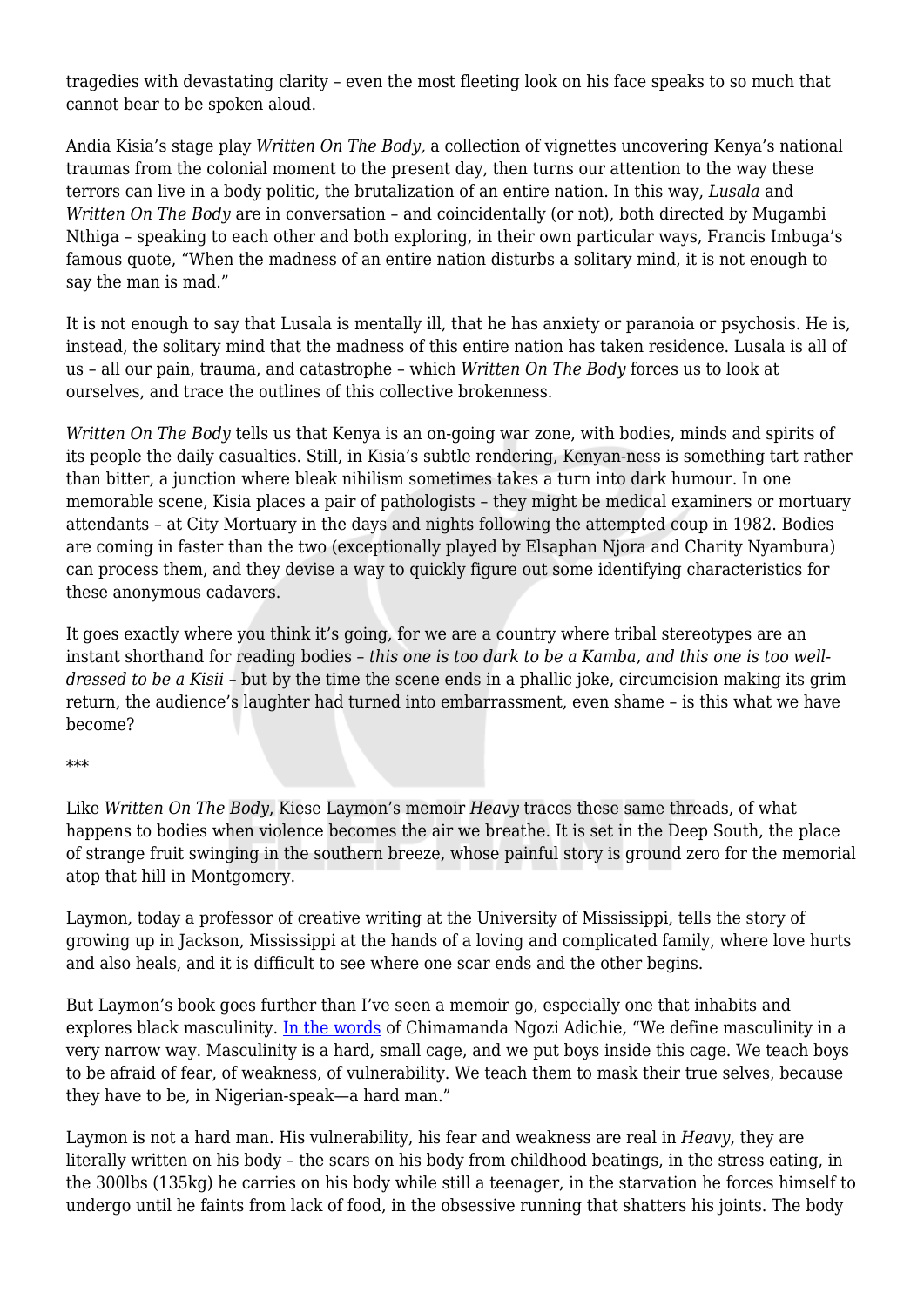is the site, the agent and the victim.

Still, what we may call vices, addictions or traumas – sexual violence, gambling, alcohol and drug addictions, eating disorders, broken relationships – are, in Laymon's telling, scenes of tenderness. And by this I mean that he renders the story of black existence tenderly, with sensitivity and kindness, and that the stories themselves are tender – they are raw, inflamed, bruised, still bleeding.

Ultimately, the story in *Heavy* is that life is complicated, that it is a combination of multiple entanglements "that are so interwoven that it is easier to discard the entire box of tangled threads than to spend the time untangling them," as C. Leigh McInnis, author and instructor of English at Jackson State University, described *Heavy* [in this review.](https://www.newblackmaninexile.net/2019/06/untangling-thread-box-discussion-of.html?m=1&fbclid=IwAR07jNl03YQ1SRFnnGEG8GlBQcFDxlVPs2mbw6WdGWXQryFekZ79Zln5lCA) "[Laymon] provides a process of healing by showing that the first thing that people must do is realize just how multifactorial their hellish lives are and, then, realize that those multifactorial elements can be separated and analyzed even if the process is laborious."

And so, Laymon gives us a scalpel to do this necessary, heavy work, which, although is inevitably painful, it can at the very least be precise.

\*\*\*

What can one do with the anguish of these truths? With the knowledge that one cannot escape one's body, no matter how hard one tries? That the past will always find you, in fact it is never past – the present is, in fact, the past in present-time? With the knowledge that if you are caught on the underside of power, your body will become a site of the accumulation of various strikes, until the last chapter of any successful genocide, where the oppressor [can remove their hands and say,](https://www.ted.com/talks/aaron_huey/transcript?fbclid=IwAR1OOSttRrS56treNa_UvA3PDEMDaj4IQKJ3KgMjMW93LBq2JQbv61no0N0) "My god what are these people doing to themselves? They're killing each other."

These are the questions that *Lusala*, *Written on the Body*, *Heavy* and the *Legacy Museum & National Memorial for Peace and Justice* are asking us to confront, in their own particular yet related ways. Together, they present blackness, black corporeality, black existence – both in Africa and in the African Diaspora – as a site of great struggle, with some victories, but the struggle is ubiquitous, it is continuous, it is cosmic, it is seemingly eternal.

Over the three months that I watched, read and experienced the four works cited in this essay, I also listened to theologian and writer J. Kameron Carter present blackness as something else – a site of true spirituality. [In a podcast](https://fullerstudio.fuller.edu/j-kameron-carter-on-black-poetics/) recorded at Fuller Theological Seminary, Carter presents blackness as a kind of spiritual practice, the forms of life together created at the bottom of slave ships where black bodies are forced to be in contact, in the fields where a "violent arithmetic" reduces them to items on a balance sheet. Yet it is these spaces that are the possibility for alternative practices of the sacred.

In Carter's reading, blackness as practiced in community always open, always accommodating, there's always room for one more at the table, and this is how black communities survive – before Dylan Roof shot and killed nine worshipers at Mother Emanuel AME Church in Charleston, South Carolina, they welcomed him to join them for bible study, and later he said that the warm welcome he received *almost* made him not go through with the shooting.

This openness makes black communities vulnerable to infiltration, sabotage and attack, but also, paradoxically, makes them impossible to eliminate completely, because they are always renewing themselves in community, together, even through the forced intimacies enforced upon black bodies. "It is a kind of sociality that presumes embrace, not protection," says Carter, "If there's any selfdefence for blackness is that it keeps on loving, which is why it can't be killed… which is, in some